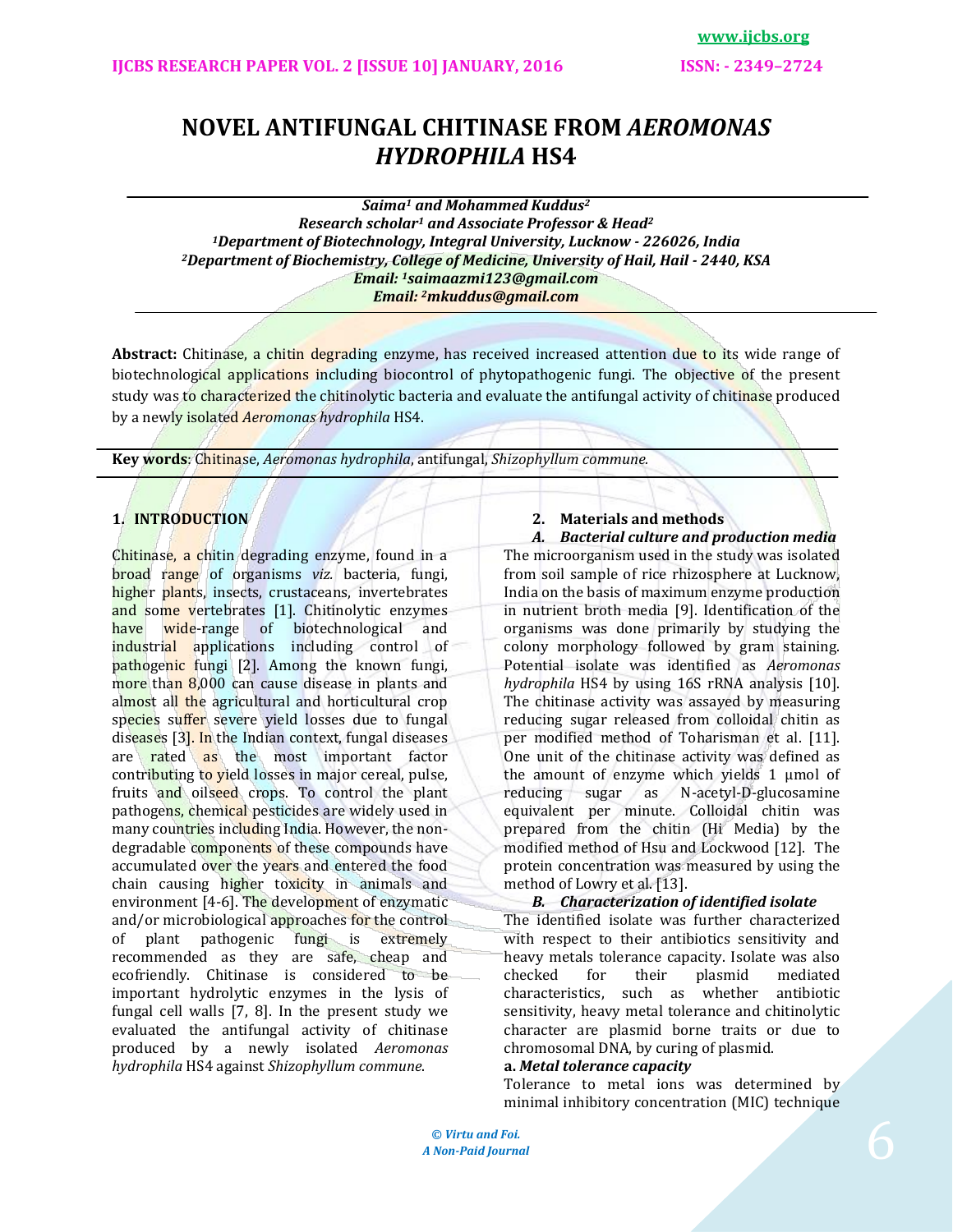## **IJCBS RESEARCH PAPER VOL. 2 [ISSUE 10] JANUARY, 2016 ISSN: - 2349–2724**

## **www.ijcbs.org**

by agar dilution method (14). Stock solution of metals were prepared in a concentration of 10mg/ml and sterilized separately. Nutrient agar was amended with appropriate concentration of metal and poured into sterile petriplates and allowed to solidify. Test organisms were incubated at 37°C and examined for inhibition of growth. The metals used were iron (Fe), Manganese (Mn), Murcury (Hg), Cadmium (Cd), Copper (Cu), Magnesium (Mg), Cobalt (Co).

## **b.** *Antibiotics susceptibility*

The antibiotics susceptibility of bacteria was studied on Muller-Hinton agar medium by disc diffusion methods (15). Muller Hinton Agar was prepared and poured into sterilized Petri plates. After solidification it was inoculated with test organisms by swabbing and disc of antibiotics were placed. The inoculated plates with discs were incubated at 37ºC and examined for inhibition of growth. Zone of inhibition was recorded after 24 hrs when lawn of bacteria was visible against clear zone of growth inhibition around the discs. Interpretation of results was done based on manufacturer's instructions (Hi-Media Pvt. Ltd, India). The antibiotics (ug) used were Nalidixic acid (30ug), Gentamicin (15ug), Tetracycline (10ug), Erythromycin (15ug), Ciprofloxacin (5ug), Doxycycline hydrochloride (30ug) and Ofloxacin (5ug).

## **c.** *Plasmid curing*

For plasmid curing 10ml of peptone water supplemented with 20-100μg/ml acridine orange was inoculated with 0.1 ml of overnight broth culture and incubated at optimum growth temperature for 24 hrs (16). Appropriate dilutions of the culture were plate on nutrient agar to obtain single colony isolates. After overnight incubation at 37°C resulting colonies were tested for loss of chitinase production on colloidal chitin agar plates. The colonies, which were are not forming clear zone around it, were regarding as the cured ones.

% Curing = No. of organism cured  $\times$  100 No. of organism tested

## *C. Antifungal activity of crude chitinase*

The optimized broth media was inoculated with 1% inoculums of *Aeromonas hydrophila* HS4 and incubated at optimized fermentation condition as described in our previous publication [9]. The fermented culture broth was used as source of crude enzyme. In order to evaluate antifungal activity of crude enzyme, the experiment was conducted according to the method of Prapagdee et al. [17] based on radial growth of a filamentous

fungi. The *Shizophyllum commune* culture filtrate was added into warm molten PDA (45°C) to give final concentration at 10, 20 and 30%  $(V/V)$  and placed until solidified. The control plate was added equal volume of sterile distilled water instead of culture filtrate. Each plate was seeded with 6mm diameter mycelial plugs taken from the margin of 5 day old *Shizophyllum commune* plate. Inoculated plates were incubated at 28°C and fungal growth was recorded at every 24 hrs until those of the control plate reaching the edge of the plate. The fungal growth inhibition was expressed as the percentage inhibition of radial growth in comparison to control as shown in following equation.

Inhibition of radial growth  $(\%) =$ 

Diameter of control sample – Diameter of test sample<br>Niemater of control cample. Diameter of control sample

## **3. Results and Discussion**

A total of 58 morphologically different chitinolytic bacteria were isolated from 15 soil samples collected from different habitats of Lucknow, India. On the basis of colloidal chitin degradation (Fig. 1) and zone of clearance (>0.2 cm) on CCA plate, positive isolate HS4 selected for further study.



Fig 1: Screening of microorganisms for chitinase activity at (37°C)

After screening and observing the colony morphology, the culture giving the maximum zone of clearance was subjected to various biochemical tests like methyl red test, Voges-proskauer test, citrate utilization test, catalase or hydrogen peroxide test, Starch hydrolysis test, Gelatin test and motility test to confirm the characteristic features of the microorganism producing chitinase.

The isolate HS4 was gram negative, motile, nonspore forming and facultative anaerobes. The isolate HS4 showed positive result for the citrate utilization test, catalase production, methyl red

**©** *Virtu and Foi. A Non-Paid Journal*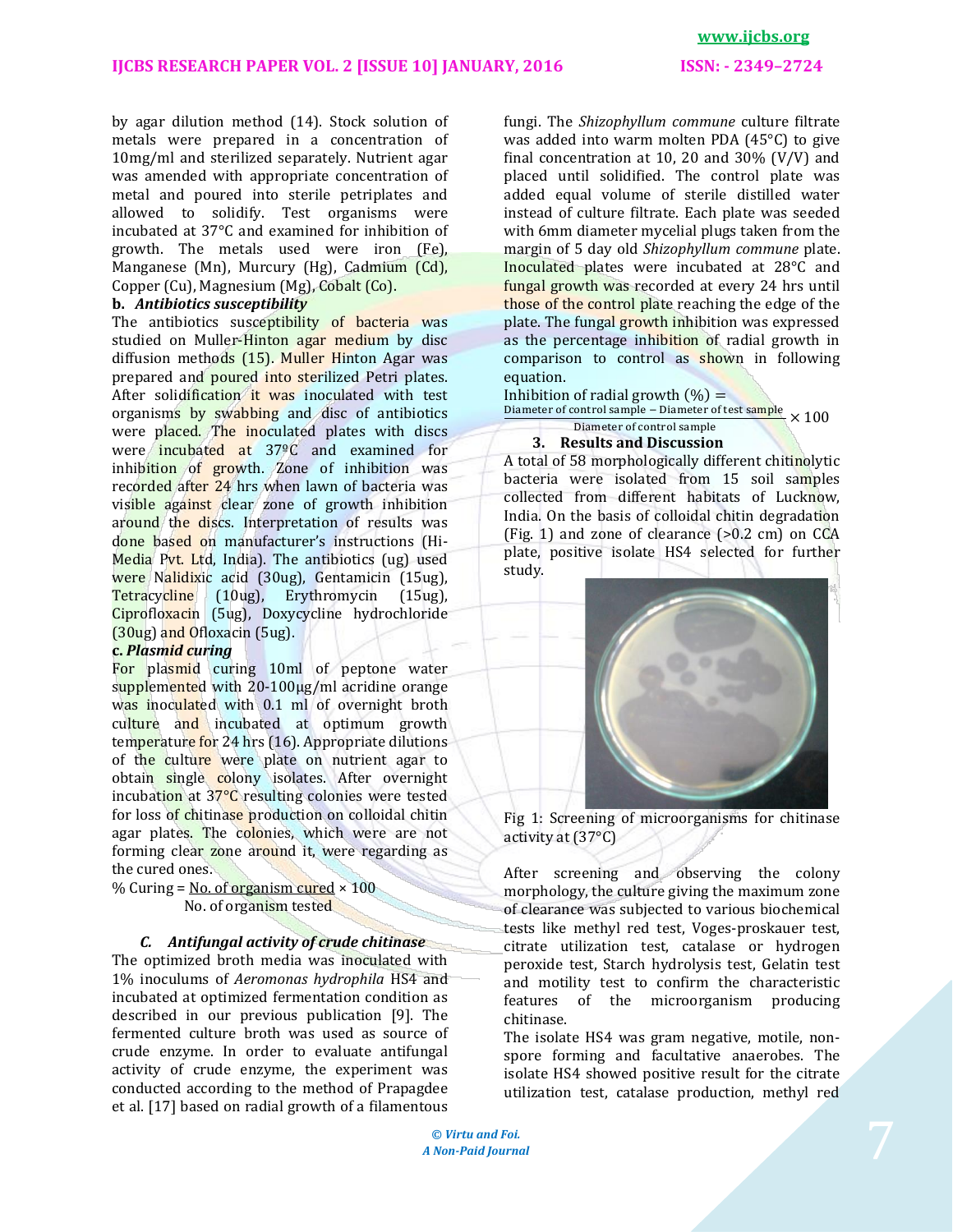test and for the hydrolysis of chitin, starch, casein and gelatin.

#### *A. Characterization of identified isolate* **a.** *Metal tolerance capacity*

The minimal inhibitory concentrations (MIC) of metals for Aeromonas hydrophila are given in Table 1. It is observed that both the strains have most tolerance capacity for Fe (60μg/ml) and Cd (60μg/ml), while least tolerance against Mn (10  $\mu$ g/ml), Co (10  $\mu$ g/ml), Mg (10  $\mu$ g/ml) for *Aeromonas hydrophila.* Beside this, *Aeromonas hydrophila* have tolerance capacity for Hg (40μg/ml) and Cu (50μg/ml), respectively.

Table 1: MIC of metals among chitinolytic strain

| Strain | Metals (µg/ml) |    |    |                |    |    |    |  |
|--------|----------------|----|----|----------------|----|----|----|--|
|        | Fe             | Mn | Hg | C <sub>d</sub> | Cu | Mg | Co |  |
| HS4    | 80             | 20 |    | 80             | 60 |    | 20 |  |

## *b. Antibiotics susceptibility*

The results for antibiotic susceptibility are given in Table 2. When cultures were subjected to the various antibiotics, it was found that *Aeromonas hydrophila* is resistant to Erythromycin while it was sensitive to Nalidixic Acid, Gentamicin, Ciprofloxacin, Doxycycline Hydrochoride and ofloxacin. However, it shows intermediate characteristics for Tetracyclin.

Table 2: Antibiotic susceptibility pattern in chitinolytic strains

| Antibiotics    | <b>Disc</b><br>potency<br>(ug) | Aeromonas<br>hydrophila |
|----------------|--------------------------------|-------------------------|
| Nalidixic Acid | 30                             | S                       |
| Gentamicin     | 15                             | S                       |
| Tetracycline   | 10                             |                         |
| Erythromycin   | 15                             | R                       |
| Ciprofloxacin  | 5                              | S                       |
| Doxycycline    | 30                             | ς                       |
| Hydrochoride   |                                |                         |
| Ofloxacin      | 5                              |                         |

Resistant (R)/ Sensitive (S)/ Intermediate (I)

## *c. Plasmid Curing*

Curing of plasmid was done using agent acridine orange (10-100μg/ml), which gets intercalated between the bases of DNA and inhibits replication of plasmid without inhibiting chromosomal DNA replication. Such inhibition can lead to loss of plasmid. Out of 50 colonies tested on CCA media after curing, only 8% colonies of *Aeromonas hydrophila* showed clear hydrolysis zone shows

16% curing and it indicated that the chitinase produced by *Aeromonas hydrophila* is a constitutive protein.

## *B. Enzyme production*

The maximum chitinase production was obtained at 37°C and pH 7 after 48 hrs incubation [9]. The fermented broth was centrifuged at 10,000g for 10 minutes and clear supernatant was used as a crude enzyme.

## *C. Antifungal activity of chitinase*

Chitinolytic enzymes are able to lyse the cell wall of many fungi. *Shizophyllum commune* is a filamentous fungi that include a number of economically important plant pathogenic species. The crude chitinase from *Aeromonas hydrophila*  HS4 (10, 20 and 30%) was tested for antifungal activity by their ability to inhibit hyphal extension growth of *Shizophyllum commune*. The result of 30% culture filtrate showed stronger inhibitory activity (47.59%) towards potent phytopathogen, *Shizophyllum commune* in comparison of control after 3 days of incubation (Fig. 2). The culture filtrate of 10 and 20% also showed antifungal activity and inhibit 36.48 and 42.09% of fungal growth, respectively. The results from the experiment indicated that chitinase from *Aeromonas hydrophila* HS4 can be used as a biocontrol agent against phytopathogenic fungi.



Fig. 2: Growth inhibitions of *Shizophyllum commune* by culture filtrate of *Aeromonas hydrophila* HS4. (a) Control, (b) 10%, (c) 20%, (d) 30% of culture filtrates.

**Findings:** The study shows one most attractive feature of *Aeromonas hydrophila* HS4 was its 16% plasmid curing behaviour in presence of strong curing agent, which reflects that protein is constitutive type. From the result it is also concluded that soil sample has proven as best source for isolation of bacteria for extracellular chitinase production. chitinase from 30% culture filtrate of *Aeromonas hydrophila* HS4 showed stronger inhibitory effect (47.59%) towards potent phytopathogen, *Shizophyllum commun*e.

**Conclusion:** The results concluded that the chitinase along with its producing microorganism,